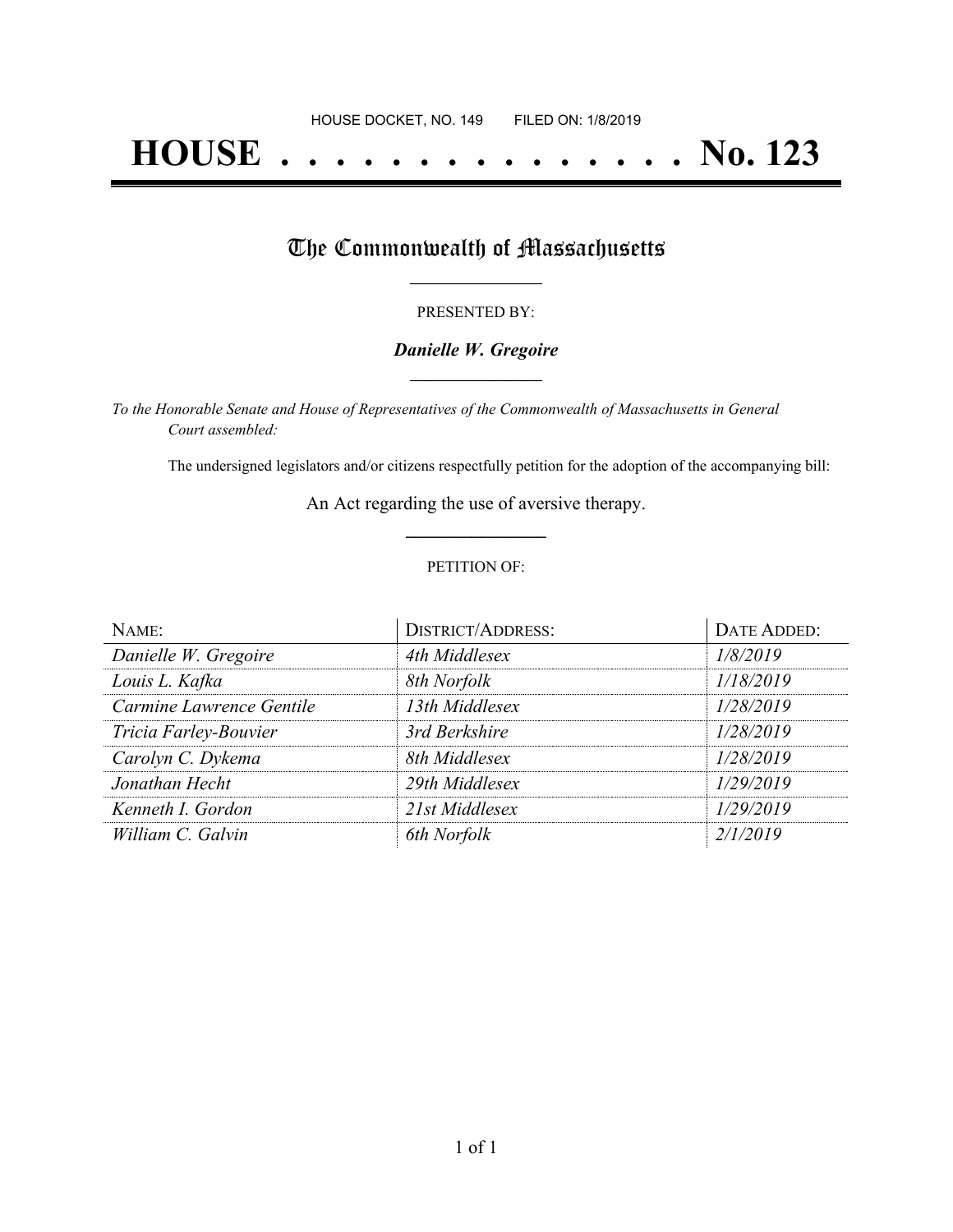## **HOUSE . . . . . . . . . . . . . . . No. 123**

By Miss Gregoire of Marlborough, a petition (accompanied by bill, House, No. 123) of Danielle W. Gregoire and others for legislation to prohibit the use of procedures which cause physical pain or deny a reasonable humane existence to persons with disabilities. Children, Families and Persons with Disabilities.

#### [SIMILAR MATTER FILED IN PREVIOUS SESSION SEE HOUSE, NO. *93* OF 2017-2018.]

### The Commonwealth of Massachusetts

**In the One Hundred and Ninety-First General Court (2019-2020) \_\_\_\_\_\_\_\_\_\_\_\_\_\_\_**

**\_\_\_\_\_\_\_\_\_\_\_\_\_\_\_**

An Act regarding the use of aversive therapy.

Be it enacted by the Senate and House of Representatives in General Court assembled, and by the authority *of the same, as follows:*

1 SECTION 1. Section 16 of Chapter 6A of the General Laws, as appearing in the 2010

2 official edition, is hereby amended by inserting the following text:-

 No program, agency, or facility funded, operated, licensed, or approved by any agency or subdivision of the Commonwealth shall administer or cause to be administered to any person with a physical, intellectual, or developmental disability any procedure which causes obvious signs of physical pain, including, but not limited to, hitting, pinching, and electric shock for the purposes of changing the behavior of the person.

8 No such program may employ any form of physical contact or punishment that is 9 otherwise prohibited by law, or would be prohibited if used on a non-disabled person.